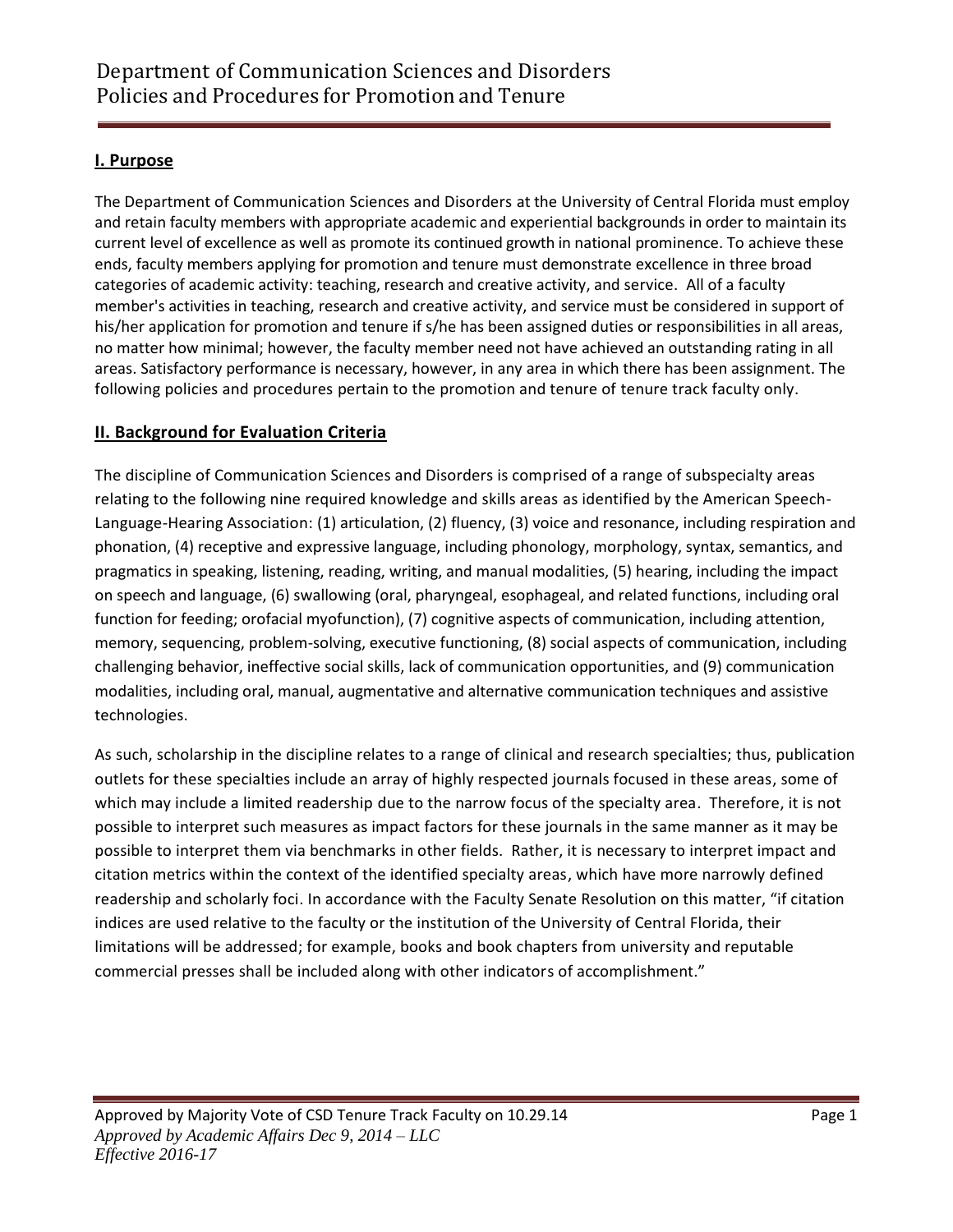## **III. Faculty Ranks and Tenure Consideration in the College**

- A. In accordance with University guidelines, the Department of Communication Sciences and Disorders (CSD) uses the following (tenure track) ranks:
	- 1. Assistant Professor
	- 2. Associate Professor
	- 3. Professor
- B. Tenure track employees with the rank of Associate Professor and Professor shall be eligible for tenure.

## **IV. General Guidelines:**

- A. The faculty member's assigned areas of responsibility shall be considered in all Annual and Cumulative Progress Reviews.
- B. Tenure and/or promotion decisions are not merely a totaling of one's annual performance evaluations. Rather, the University, through its faculty and administrators, assesses the candidate's growth and scholarly contribution.
- C. A tenure track faculty member appointed to serve in an academic administrative position may be eligible for tenure in faculty rank based on meeting or exceeding established criteria for that rank.
- D. If seeking promotion, the candidate should possess the qualifications required of the rank to which s/he is aspiring.
- E. The candidate is responsible for collecting and submitting data for evaluation and review and, retaining it to serve as cumulative data in subsequent reviews.
- F. Each performance area in which there has been any assigned time (teaching, research and other creative activity, service, and other duties) must receive comment.

### **V. Promotion in Academic Rank**

- A. Eligibility for promotion to the next academic rank is based upon established criteria for appointment to that rank. Each successive rank subsumes the qualifications of the previous rank.
- B. The promotion and tenure process for tenure-earning faculty members in Communication Sciences and Disorders is detailed below and in University policies and procedures.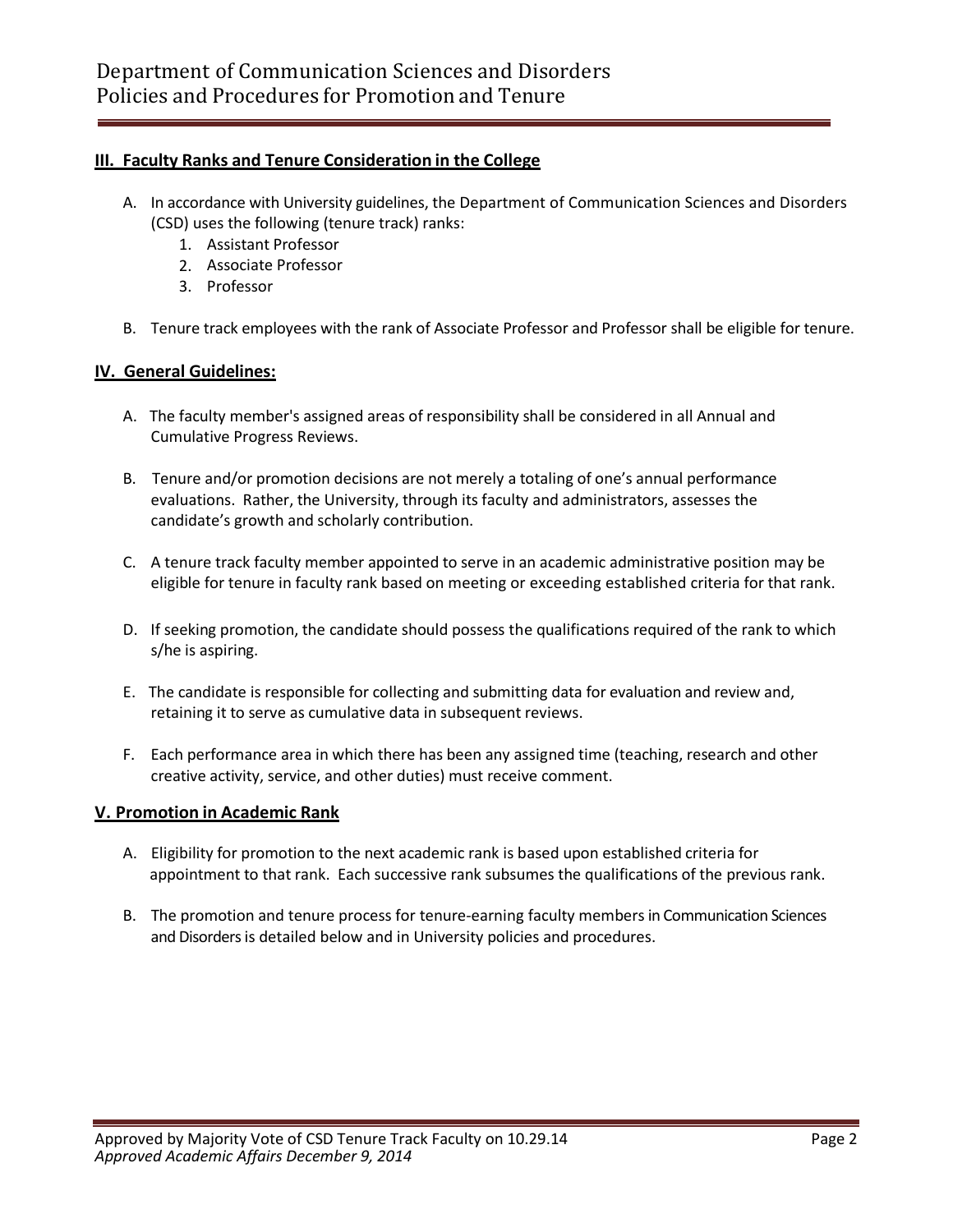## **VI. Promotion to Associate Professor and Tenure**

Faculty members in the tenure track are expected to make substantial contributions in teaching and research, as well as appropriate service contributions or other university duties (e.g., Coordinator, Director, or Other Administrative Appointments).

**Teaching**

## 1. **Criteria Statements**

Candidates will:

- a. Demonstrate leadership or participate in teaching, developing, revising, implementing, and/or evaluating existing or new courses.
- b. Demonstrate teaching effectiveness in all areas of assignment (e.g., didactic, clinical, advisement).
- c. Develop collaborative external relationships with professionals in the local or global community and at other educational intuitions to promote student learning opportunities.

#### **2. Examples of Evidence which could be Presented to Document Achievement of above Criteria:**

- Student perceptions of instruction / advisement
- Self-evaluations
- Peer evaluations
- Administrator evaluations
- Course materials
- Curricular development
- Teaching enhancement activity outcomes (e.g., workshops, conferences)
- Scholarship of Teaching and Learning (SoTL) outcomes (e.g., evidence-based teaching resources)
- Affiliations with other UCF units or collaborations with other institutions within the US or abroad (e.g., Thesis or Dissertation Committee Member or Chair, Guest Professorship, Expert Consultation).
- Documentation of intramural and/or extramural funding to support teaching mission
- Documentation of internal and/or external teaching awards/appraisal/recognition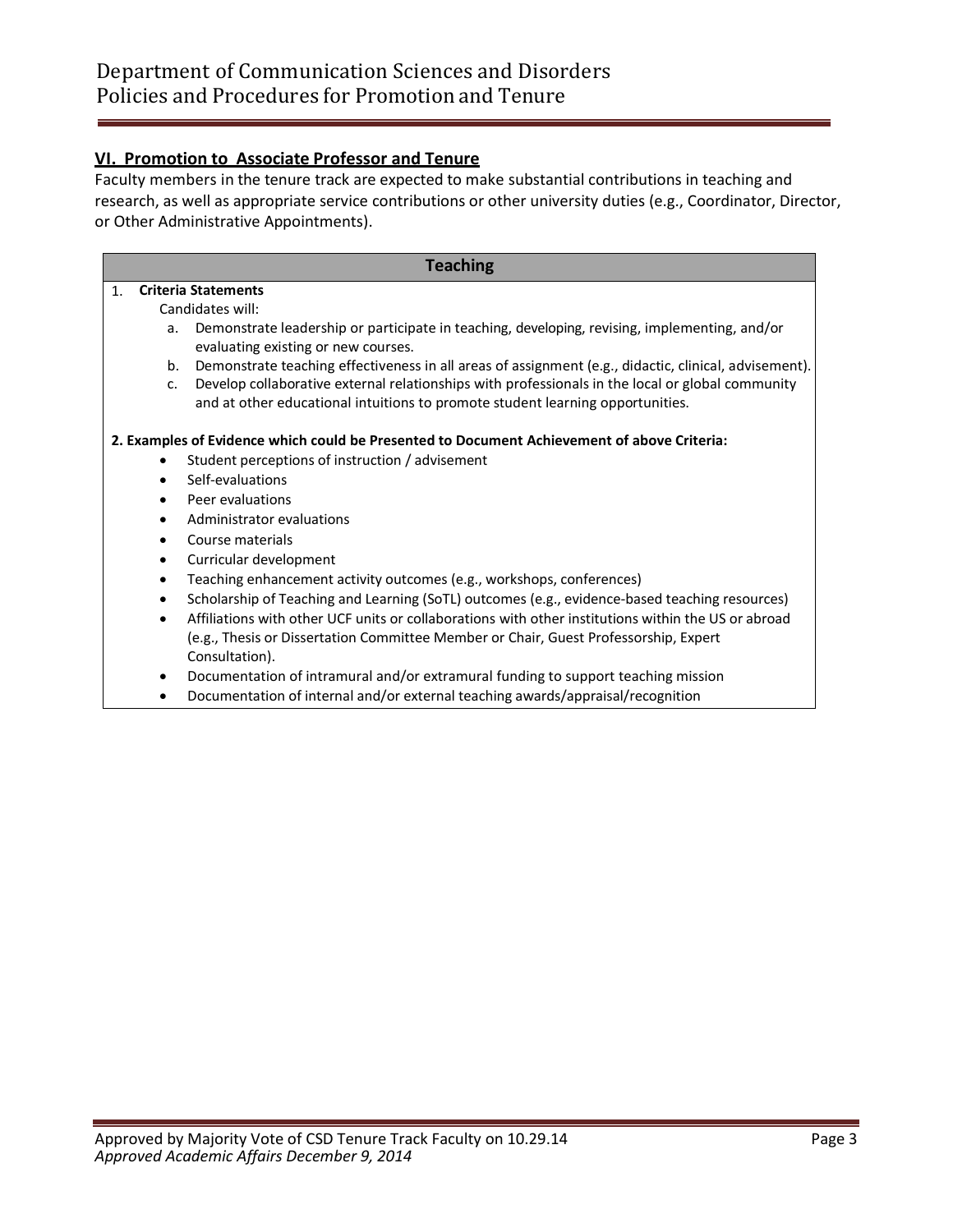## **Research and Creative Activity**

#### **1. Criteria Statements**

Candidates will:

- a. Demonstrate a coherent research agenda.
- b. Demonstrate consistent research/scholarly productivity in journals with a national or international readership.
- c. Assume leadership role on some research projects

#### **2. Examples of Evidence which could be Presented to Document Achievement of above Criteria:**

- A consistent and continuing peer-reviewed publication record that fits within a coherent and sustained research agenda to include an average of two peer-reviewed publications per year across a five-year period.
	- o Notes: The following may be cited as evidence for this benchmark:
		- **"** "In Press" publications with acceptance documentation.
		- In some instances, authorship of significant grants, evidence-based textbooks, textbook chapters, and standardized test instruments; quality and overall portfolio balance are related key considerations in such instances.
- Record of intramural and/or extramural research funding.
- Documentation of leadership activities focused on research (e.g., editorial review board participation).
- Documentation of other research dissemination activities (books, book chapters, conference presentations, standardized test instruments, clinical tools, non-refereed publications, etc.)
- Documentation of research mentoring of students, faculty, and/or colleagues
- Documentation of internal and/or external research awards/appraisal/recognition

#### **Service**

#### **1. Criteria Statements**

Candidates will:

- a. Demonstrate participation on departmental, college and/or university committees.
- b. Demonstrate participation in clinical service-delivery and/or community, state, regional, national, international professional or service organizations.

#### **2. Examples of Evidence which could be Presented to Document Achievement of above Criteria:**

- A consistent record of participation in department, college and/or university service activities
- A consistent record of participation in clinical service-delivery and/or community, state, regional, or national professional organizations
- Significant deliverables yielded from service participation (e.g., policies, proceedings, projects, programs, reports, services, conference proceedings)
- Participation on editorial boards for state/national/international peer-reviewed journals
- Documentation of intramural and/or extramural funding to support service mission
- Documentation of internal and/or external service awards/appraisal/recognition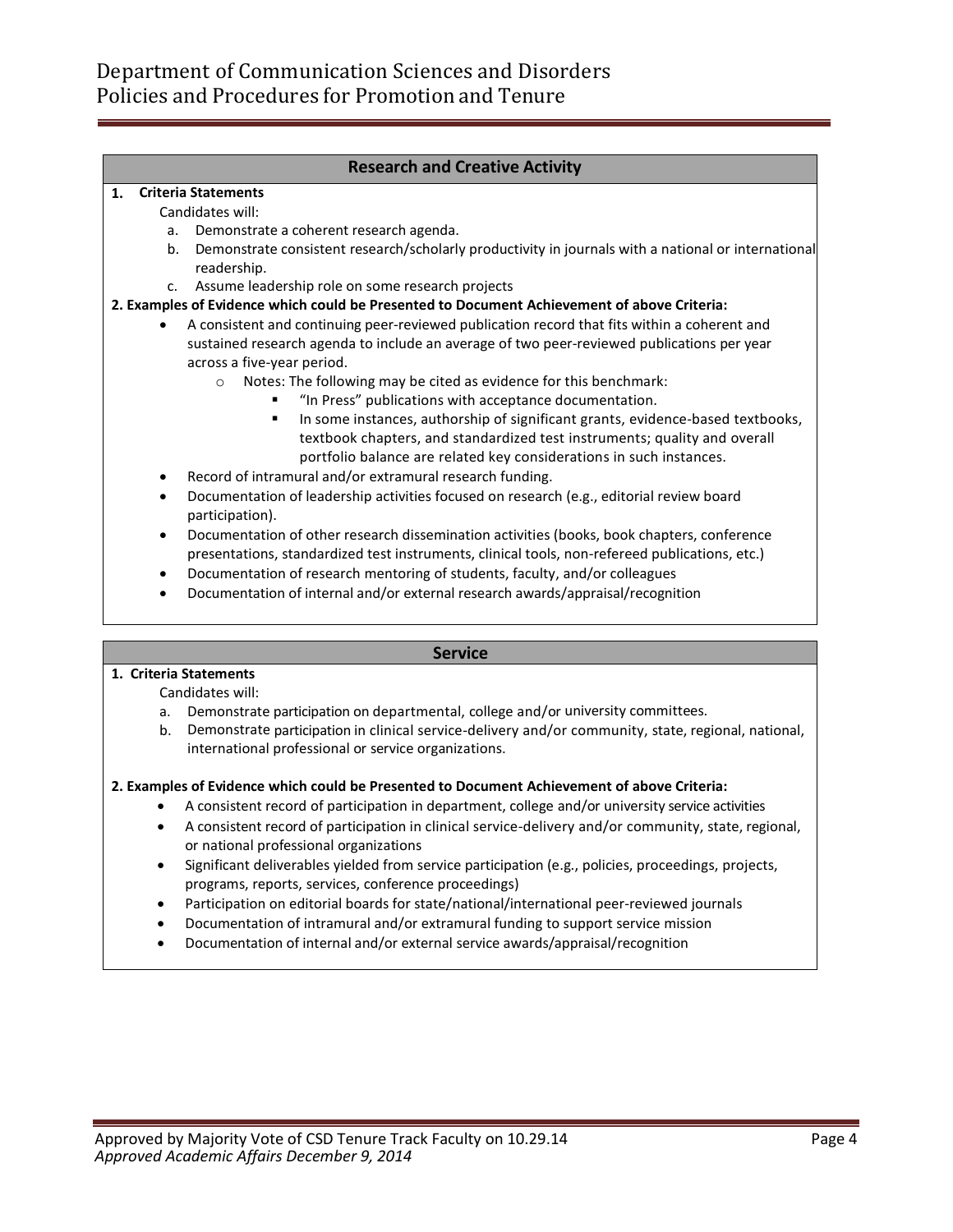## **VII. Promotion to Professor**

Promotion to Professor reflects not only an individual's contributions within the institution, but also denotes a status and level of significant achievement among one's disciplinary peers on a national or international level. Substantial contributions of a continuing nature beyond that expected of an associate professor are necessary for the achievement of the rank of Professor.

| <b>Teaching</b>                                                                             |                |                                                                                                                                                                                                          |
|---------------------------------------------------------------------------------------------|----------------|----------------------------------------------------------------------------------------------------------------------------------------------------------------------------------------------------------|
| 1.                                                                                          |                | <b>Criteria Statements</b>                                                                                                                                                                               |
|                                                                                             |                | Candidates will:                                                                                                                                                                                         |
|                                                                                             | a.             | Be recognized nationally and/or internationally as an expert in the field.                                                                                                                               |
|                                                                                             | b <sub>1</sub> | Demonstrate teaching excellence in all areas of assignment (e.g., didactic, clinical, advisement).                                                                                                       |
|                                                                                             | $C_{\bullet}$  | Provide leadership in developing, implementing and/or evaluating curricula or courses.                                                                                                                   |
|                                                                                             | $d_{\cdot}$    | Take leadership in developing collaborative external relationships with professionals in the local or<br>global community and at other educational intuitions to promote student learning opportunities. |
|                                                                                             | e.             | Mentor colleagues and/or students in the teaching process.                                                                                                                                               |
| 2. Examples of Evidence which could be Presented to Document Achievement of above Criteria: |                |                                                                                                                                                                                                          |
|                                                                                             | $\bullet$      | Student perceptions of instruction results                                                                                                                                                               |
|                                                                                             | $\bullet$      | Self-evaluations                                                                                                                                                                                         |
|                                                                                             | $\bullet$      | Peer evaluations                                                                                                                                                                                         |
|                                                                                             | $\bullet$      | Administrator evaluations                                                                                                                                                                                |
|                                                                                             |                | Course materials                                                                                                                                                                                         |
|                                                                                             |                | Curricular development                                                                                                                                                                                   |
|                                                                                             | $\bullet$      | Teaching enhancement activity outcomes (e.g., workshops, conferences)                                                                                                                                    |
|                                                                                             | $\bullet$      | SoTL outcomes (e.g., evidence-based teaching resources)                                                                                                                                                  |
|                                                                                             |                | Appointment as site visitor to evaluate educational effectiveness of other institutions.                                                                                                                 |
|                                                                                             | $\bullet$      | Affiliations with other UCF units or collaborations with other institutions within the US or abroad                                                                                                      |
|                                                                                             |                | (e.g., Thesis or Dissertation Committee Member or Chair, Guest Professorship, Expert                                                                                                                     |
|                                                                                             |                | Consultation). Documentation of intramural and/or extramural funding to support teaching<br>mission                                                                                                      |

Documentation of internal and/or external teaching awards/appraisal/recognition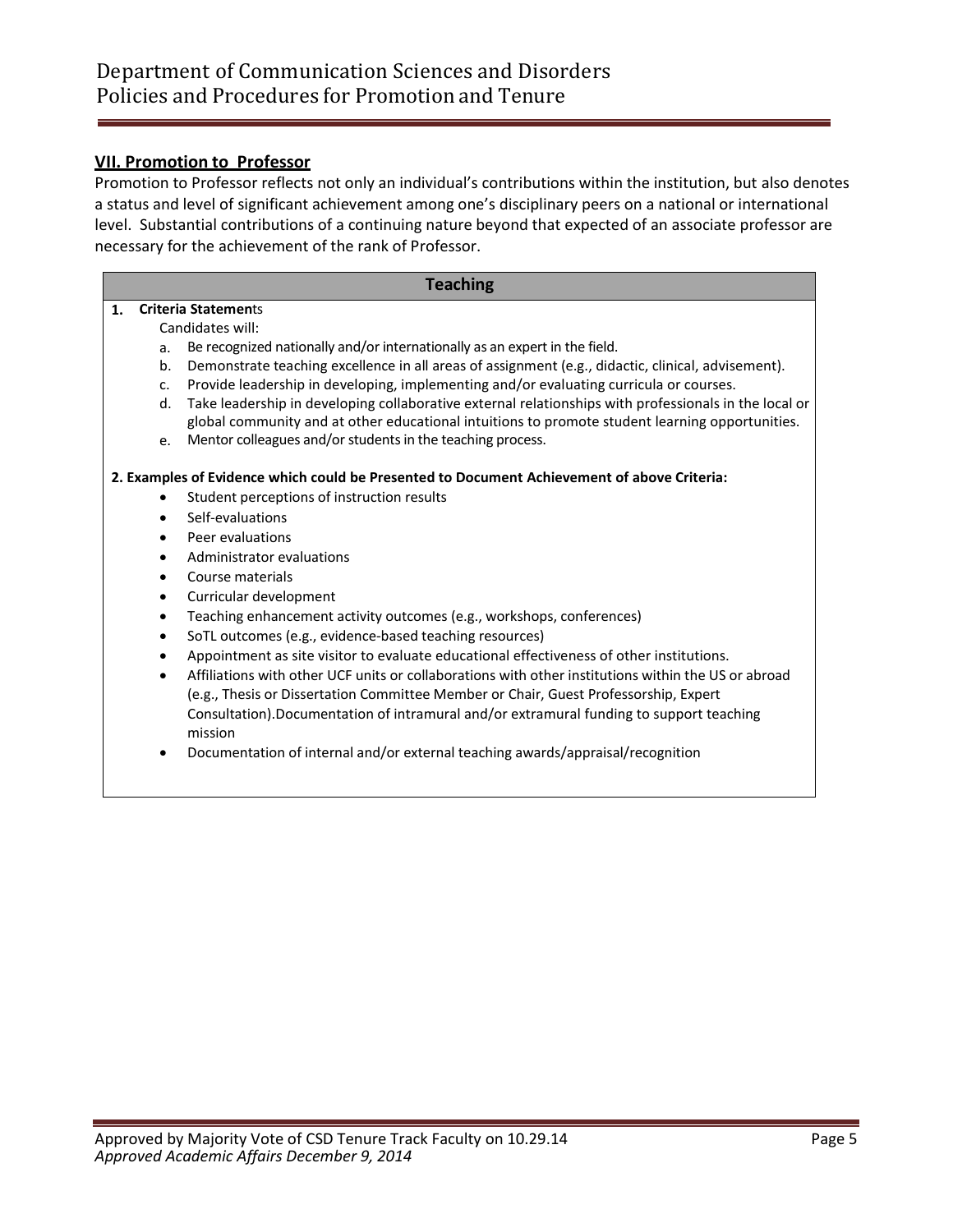## **Research and Creative Activity**

#### **1. Criteria Statements**

Candidates will:

- a. Be recognized nationally and/or internationally as an expert in the field.
- b. Demonstrates research excellence.
- c. Demonstrates leadership in promoting research.
- d. Demonstrates excellence in mentoring other professionals and students in the research process.

\* It is the intent of the department that faculty members be given an opportunity to present a wide range of evidence to document meeting the above criteria.

#### **2. Examples of Evidence which could be Presented to Document Achievement of above Criteria:**

- A consistent and continuing peer-reviewed publication record that fits within a coherent and sustained research agenda to include an average of two peer-reviewed publications per year across the period of evaluation
	- o Notes: The following may be cited as evidence for this benchmark:
		- "In Press" publications with acceptance documentation.
		- **In some instances, authorship of significant grants, evidence-based textbooks,** textbook chapters, and standardized test instruments; quality and overall portfolio balance are related key considerations in such instances
- Record of extramural research funding
- Documentation of a Google Scholar h-index of 10 or greater, or other indices appropriate to the discipline of Communication Sciences and Disorders
- Documentation of research mentoring of students, faculty, and/or colleagues
- Appointment as Editor, editorial board member or reviewer for professional journals
- Appointment to grant review board
- Documentation of leadership activities focused on research
- Documentation of other research dissemination activities (books, book chapters, conference presentations, standardized test instruments, clinical tools, non-refereed publications, etc.)
- Documentation of internal and/or external research awards/appraisal/recognition